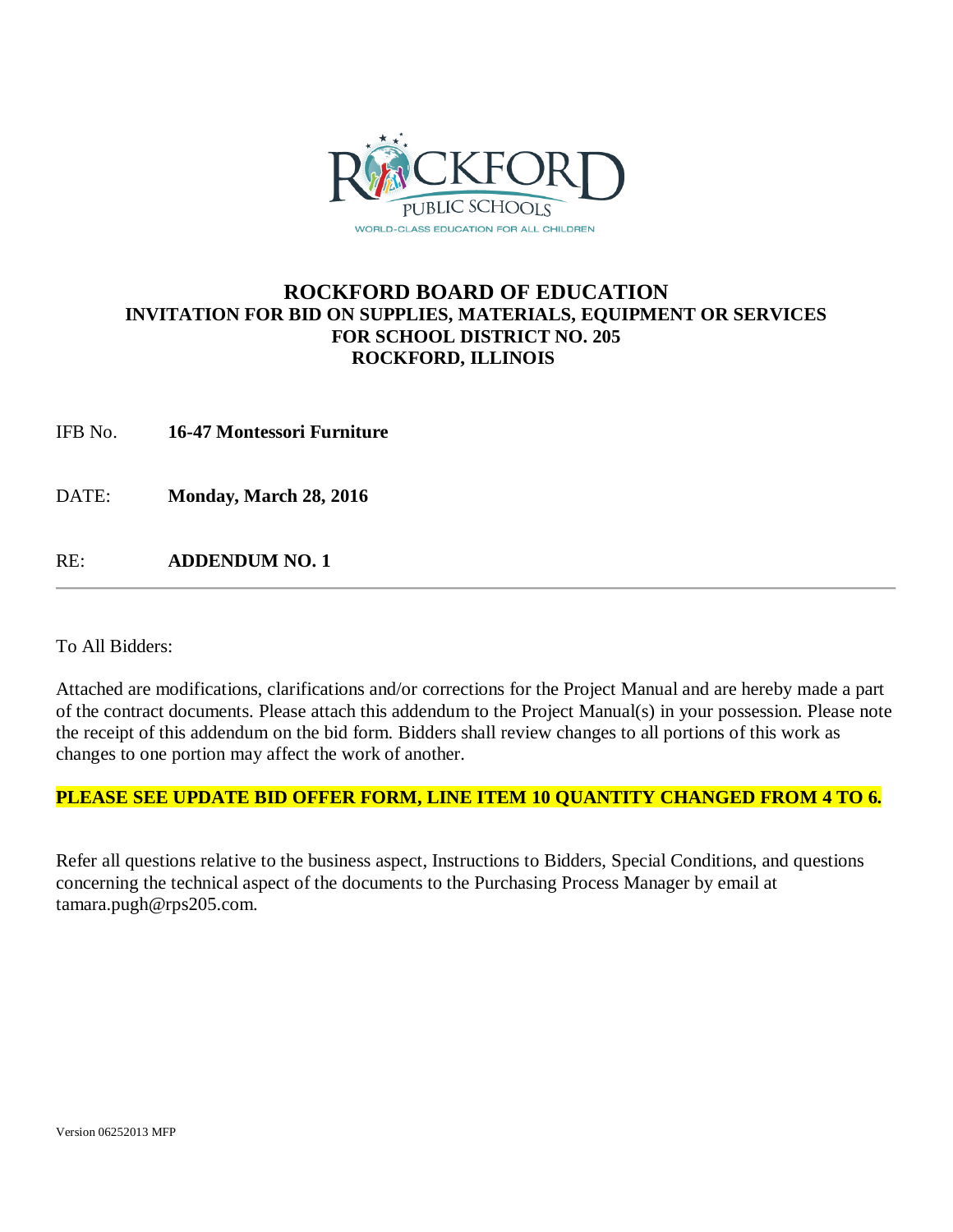Board of Education Rockford Public School District 205 Rockford, Illinois IFB No. 16-47 Montessori Furniture

**BIDDER NAME:**

## **BID OFFER FORM**

## **BID No. 16-47 MONTESSORI FURNITURE**

Bids are on a FIXED FEE BASIS only. This FIXED FEE includes all fees of the Bidder(s) other than the actual purchase price of the product, and is to include but is not limited to the Bidder(s) projected general and administrative overhead, packaging costs, delivery costs from the Bidder's warehouse to the District, any other projected expenses associated with the Bidder's function and anticipated profit. Price quoted on this Bid Offer Form are the NET PRICE that the District will pay. The product cost will be the supplier's delivered selling price to the District.

### **BASE BID:**

For all product substitutes that are bid below, Bidder must submit for review a pamphlet of information with each item if other than the specified brand in the **Product Requested** column the product bid meets the same standard of functionality, capabilities, and quality.

| <b>Item</b> |    | <b>No. Quantity Product Requested</b>                                              | Image | <b>PRODUCT BID:</b><br><b>MANUFACTURER</b><br><b>MAKE AND</b><br><b>MODEL</b> | <b>PRICE PER</b><br><b>UNIT</b> | <b>TOTAL PRICE</b> |
|-------------|----|------------------------------------------------------------------------------------|-------|-------------------------------------------------------------------------------|---------------------------------|--------------------|
| 1.          | 6  | Community<br>Playthings display<br>shelving unit, model<br>#F876                   |       |                                                                               |                                 |                    |
| 2.          | 17 | Community<br>Playthings half<br>circle table, model<br>$\mu$ and $\sigma$ $\sigma$ |       |                                                                               |                                 |                    |
| 3.          | 18 | Community<br>Playthings<br>classroom desk,<br>model #A510                          |       |                                                                               |                                 |                    |
| 4.          | 29 | Community<br>Playthings medium<br>multi table, model<br>#A911                      |       |                                                                               |                                 |                    |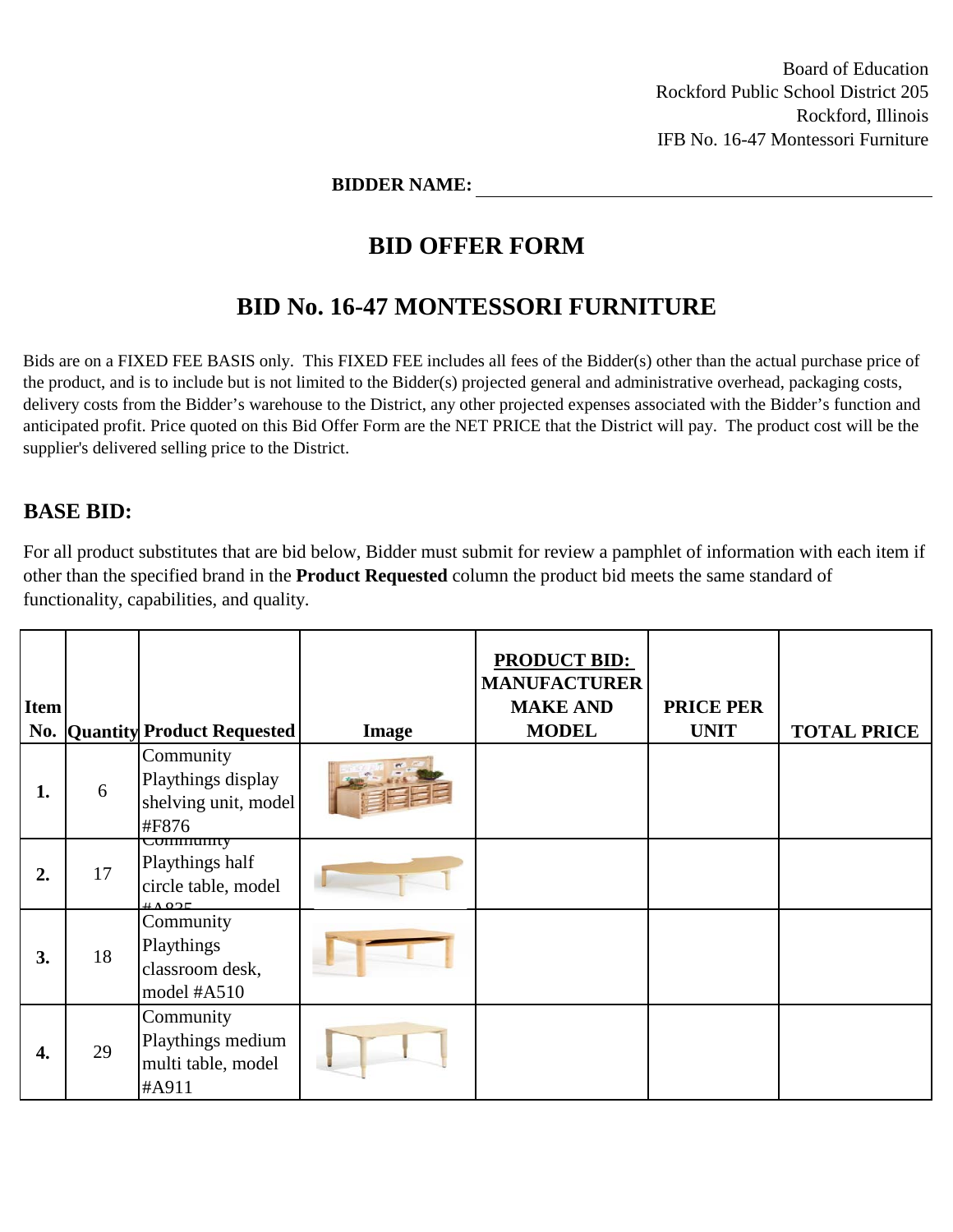Board of Education Rockford Public School District 205 Rockford, Illinois IFB No. 16-47 Montessori Furniture

# **BIDDER NAME:**

# **BID OFFER FORM**

| <b>Item</b> |                | <b>No. Quantity Product Requested</b>                                                                    | <b>Image</b> | <b>PRODUCT BID:</b><br><b>MANUFACTURER</b><br><b>MAKE AND</b><br><b>MODEL</b> | <b>PRICE PER</b><br><b>UNIT</b> | <b>TOTAL PRICE</b> |
|-------------|----------------|----------------------------------------------------------------------------------------------------------|--------------|-------------------------------------------------------------------------------|---------------------------------|--------------------|
| 5.          | 6              | Community<br>Playthings teacher<br>storage & podium,<br>model #H870                                      |              |                                                                               |                                 |                    |
| 6.          | $\overline{4}$ | Community<br>Playthings library<br>rack, model #F775                                                     |              |                                                                               |                                 |                    |
| 7.          | 40             | Community<br>Playthings<br>Montessori shelving<br>unit open back shelf<br>with one shelf,<br>model #F442 |              |                                                                               |                                 |                    |
| 8.          | 14             | Community<br>Playthings<br>Montessori shelving<br>unit open back shelf<br>with two shelf,<br>model #F444 |              |                                                                               |                                 |                    |

| Alternate 1: |  |
|--------------|--|
|--------------|--|

|     | $\mathbf{r}$ |                                                                    |  |  |  |  |
|-----|--------------|--------------------------------------------------------------------|--|--|--|--|
| 9.  | 132          | Community<br>Playthings<br>woodcrest chair,<br>model #J712         |  |  |  |  |
| 10. | 6            | Community<br>Playthings<br>woodcrest teacher<br>chair, model #J432 |  |  |  |  |